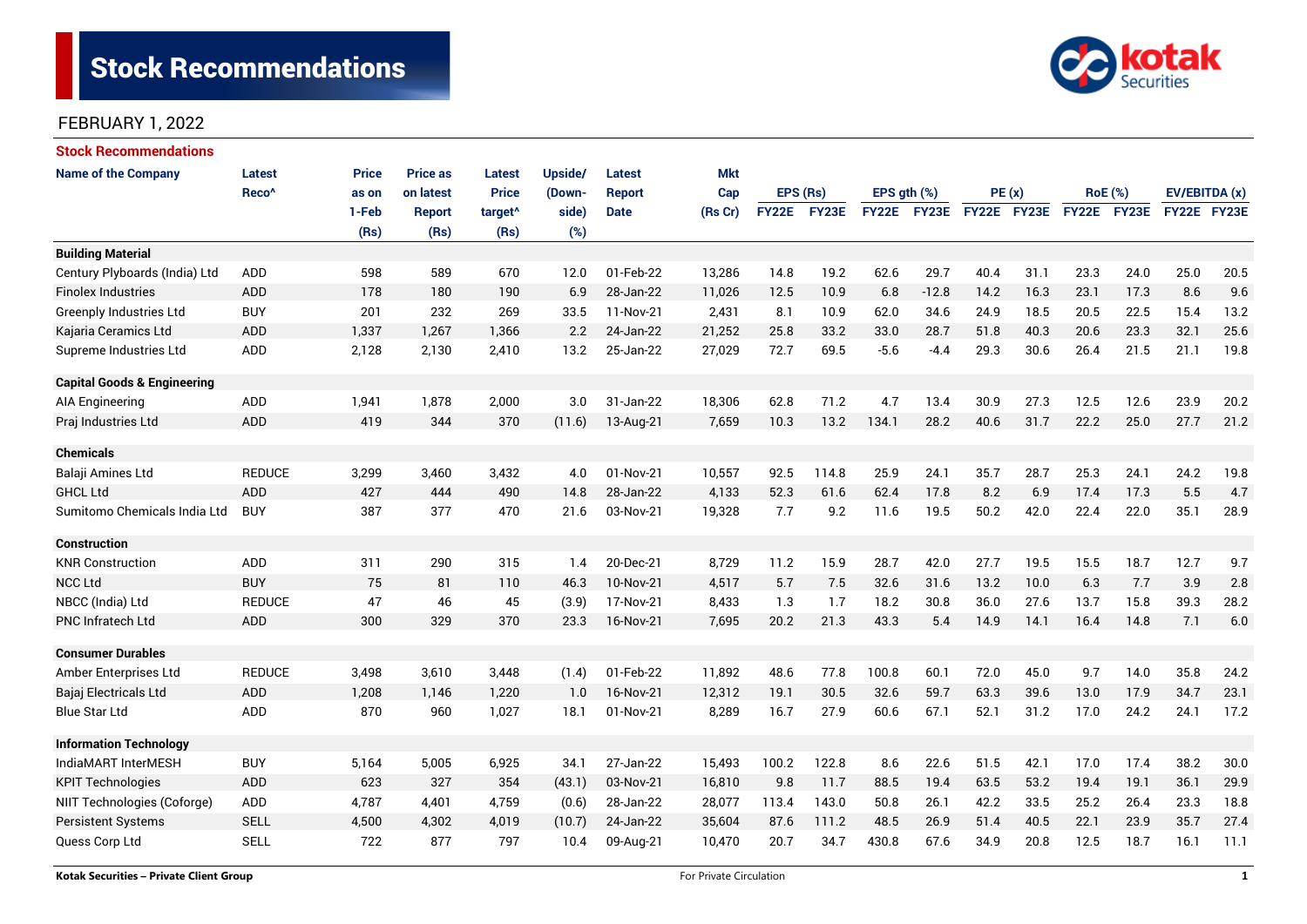

#### FEBRUARY 1, 2022

| <b>Stock Recommendations</b>       |                   |              |                 |                     |         |               |            |              |       |                  |             |             |      |      |                |                         |      |
|------------------------------------|-------------------|--------------|-----------------|---------------------|---------|---------------|------------|--------------|-------|------------------|-------------|-------------|------|------|----------------|-------------------------|------|
| <b>Name of the Company</b>         | Latest            | <b>Price</b> | <b>Price as</b> | Latest              | Upside/ | Latest        | <b>Mkt</b> |              |       |                  |             |             |      |      |                |                         |      |
|                                    | Reco <sup>^</sup> | as on        | on latest       | <b>Price</b>        | (Down-  | <b>Report</b> | Cap        | EPS (Rs)     |       | EPS $gth$ $(\%)$ |             | PE(x)       |      |      | <b>RoE</b> (%) | EV/EBITDA (x)           |      |
|                                    |                   | 1-Feb        | <b>Report</b>   | target <sup>^</sup> | side)   | <b>Date</b>   | (Rs Cr)    | <b>FY22E</b> | FY23E |                  | FY22E FY23E | FY22E FY23E |      |      |                | FY22E FY23E FY22E FY23E |      |
|                                    |                   | (Rs)         | (Rs)            | (Rs)                | (%)     |               |            |              |       |                  |             |             |      |      |                |                         |      |
| <b>Metals &amp; Mining</b>         |                   |              |                 |                     |         |               |            |              |       |                  |             |             |      |      |                |                         |      |
| <b>MOIL Ltd</b>                    | ADD               | 172          | 177             | 200                 | 16.6    | 15-Nov-21     | 4,570      | 10.3         | 12.3  | 39.2             | 19.4        | 16.7        | 13.9 | 8.4  | 9.8            | 7.9                     | 6.0  |
| <b>APL Apollo Tubes Ltd</b>        | <b>BUY</b>        | 872          | 820             | 980                 | 12.4    | 28-Jan-22     | 21,795     | 21.0         | 27.0  | $-27.6$          | 28.6        | 41.5        | 32.3 | 26.7 | 26.8           | 23.9                    | 18.9 |
|                                    |                   |              |                 |                     |         |               |            |              |       |                  |             |             |      |      |                |                         |      |
| Oil & Gas                          |                   |              |                 |                     |         |               |            |              |       |                  |             |             |      |      |                |                         |      |
| Chennai Petroleum Corp             | <b>BUY</b>        | 110          | 104             | 127                 | 15.1    | 25-Jan-22     | 1,643      | 30.3         | 18.2  | 75.1             | $-39.9$     | 3.6         | 6.1  | 24.6 | 12.5           | 6.7                     | 8.3  |
| Gujarat Gas                        | <b>ADD</b>        | 682          | 772             | 818                 | 19.9    | 06-Aug-21     | 46,928     | 26.4         | 30.3  | 41.9             | 14.8        | 25.8        | 22.5 | 33.1 | 28.7           | 16.7                    | 14.4 |
| <b>MRPL</b>                        | ADD               | 46           | 47              | 50                  | 9.8     | 31-Jan-22     | 7,980      | 1.2          | 6.8   | $-137.5$         | 466.7       | 38.0        | 6.7  | 4.7  | 23.8           | 13.5                    | 8.9  |
|                                    |                   |              |                 |                     |         |               |            |              |       |                  |             |             |      |      |                |                         |      |
| <b>Paints</b>                      |                   |              |                 |                     |         |               |            |              |       |                  |             |             |      |      |                |                         |      |
| Akzo Nobel India Ltd               | <b>BUY</b>        | 1,926        | 2,115           | 2,675               | 38.9    | 17-Nov-21     | 8,995      | 56.5         | 63.0  | 24.2             | 11.5        | 34.1        | 30.6 | 17.0 | 17.3           | 20.3                    | 17.7 |
|                                    |                   |              |                 |                     |         |               |            |              |       |                  |             |             |      |      |                |                         |      |
| <b>Pharmaceuticals</b>             |                   |              |                 |                     |         |               |            |              |       |                  |             |             |      |      |                |                         |      |
| <b>Suven Pharmaceuticals</b>       | <b>REDUCE</b>     | 538          | 561             | 550                 | 2.2     | 17-Aug-21     | 13,675     | 16.9         | 21.1  | 19.0             | 24.9        | 31.9        | 25.5 | 27.6 | 26.5           | 24.9                    | 19.4 |
|                                    |                   |              |                 |                     |         |               |            |              |       |                  |             |             |      |      |                |                         |      |
| <b>Transportation</b>              |                   |              |                 |                     |         |               |            |              |       |                  |             |             |      |      |                |                         |      |
| Aegis Logistics Ltd                | <b>BUY</b>        | 205          | 212             | 285                 | 38.9    | 01-Nov-21     | 6,854      | 8.2          | 12.6  | $-16.3$          | 53.7        | 25.0        | 16.3 | 13.3 | 17.9           | 13.6                    | 9.3  |
| <b>Allcargo Global Logistics</b>   | ADD               | 344          | 223             | 245                 | (28.9)  | 17-Aug-21     | 8,472      | 12.2         | 15.4  | 52.5             | 26.2        | 28.2        | 22.4 | 12.0 | 13.6           | 12.9                    | 11.0 |
| <b>Blue Dart Express</b>           | <b>BUY</b>        | 6,761        | 6,926           | 7,975               | 18.0    | 01-Feb-22     | 16,090     | 115.0        | 134.0 | 98.3             | 16.5        | 58.8        | 50.5 | 36.2 | 33.3           | 16.8                    | 14.5 |
| <b>VRL Logistics Ltd</b>           | <b>BUY</b>        | 480          | 396             | 460                 | (4.1)   | 03-Nov-21     | 4,374      | 7.8          | 12.4  | 50.0             | 59.0        | 61.5        | 38.7 | 9.8  | 14.7           | 15.5                    | 12.2 |
|                                    |                   |              |                 |                     |         |               |            |              |       |                  |             |             |      |      |                |                         |      |
| <b>Others</b>                      |                   |              |                 |                     |         |               |            |              |       |                  |             |             |      |      |                |                         |      |
| Bata India Ltd                     | <b>BUY</b>        | 2,031        | 1,909           | 2,380               | 17.2    | 16-Dec-21     | 26,203     | 27.0         | 36.6  | $-509.1$         | 35.6        | 75.2        | 55.5 | 16.3 | 19.4           | 37.0                    | 29.5 |
| <b>Central Depository Services</b> | <b>REDUCE</b>     | 1,514        | 1,454           | 1,415               | (6.6)   | 10-Nov-21     | 15,901     | 28.6         | 33.5  | 49.0             | 17.1        | 53.0        | 45.2 | 27.6 | 26.2           | 45.3                    | 39.2 |
| <b>EPL Ltd</b>                     | <b>BUY</b>        | 191          | 221             | 280                 | 46.4    | 11-Nov-21     | 6,004      | 7.6          | 10.0  | 0.0              | 31.6        | 25.2        | 19.1 | 12.7 | 15.0           | 9.8                     | 7.9  |
| JK Paper Ltd                       | <b>BUY</b>        | 223          | 228             | 295                 | 32.1    | 09-Nov-21     | 3,977      | 30.6         | 39.0  | 115.5            | 27.5        | 7.3         | 5.7  | 17.5 | 18.7           | 6.7                     | 5.1  |
| Radico Khaitan Ltd                 | ADD               | 1,068        | 1,052           | 1,110               | 4.0     | 08-Nov-21     | 14,200     | 21.8         | 27.4  | 7.4              | 25.7        | 49.0        | 39.0 | 15.4 | 16.8           | 32.3                    | 26.4 |
| <b>VIP Industries Ltd</b>          | <b>SELL</b>       | 601          | 543             | 500                 | (16.8)  | 01-Nov-21     | 8,537      | 3.2          | 9.3   | $-145.1$         | 190.6       | 187.9       | 64.6 | 7.7  | 19.6           | 62.8                    | 32.7 |
| Welspun Corp Ltd                   | <b>REDUCE</b>     | 189          | 134             | 132                 | (30.1)  | 01-Nov-21     | 5,005      | 12.1         | 14.5  | -48.9            | 19.8        | 15.6        | 13.0 | 7.9  | 8.9            | 8.7                     | 5.9  |

*Source: Kotak Securities - Private Client Group*

All recommendations are with a 12 month perspective from the date of the report/update. Investors are requested to use their discretion while deciding the timing, quantity of investment as well as the exit.

NR NoRated. The investment rating and target price, if any, have been suspended temporarily. Such suspension is in compliance with applicable regulation(s) and/or Kotak Securities policies in circumstances when Kotak Secur

Or its affiliates is acting in an advisory capacity in a merger or strategic transaction involving this company and in certain other circumstances.

**NM Not meaningful**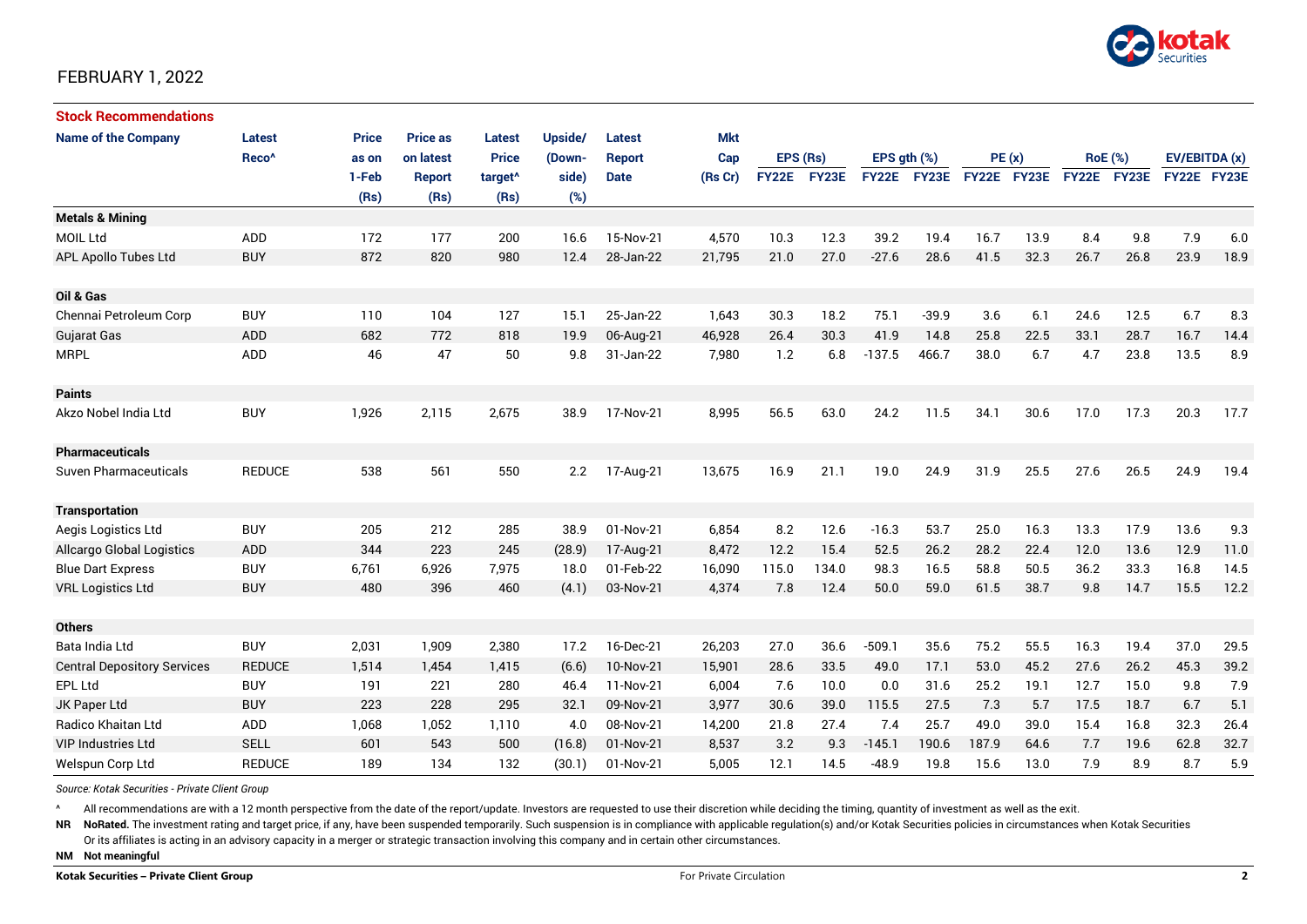

### FEBRUARY 1, 2022

## **RATING SCALE (PRIVATE CLIENT GROUP)**

#### **Definitions of ratings**

| <b>BUY</b>       | - We expect the stock to deliver more than 15% returns over the next 12 months                                                                                                                                                                                                                                                                                                                                                     |
|------------------|------------------------------------------------------------------------------------------------------------------------------------------------------------------------------------------------------------------------------------------------------------------------------------------------------------------------------------------------------------------------------------------------------------------------------------|
| <b>ADD</b>       | - We expect the stock to deliver 5% - 15% returns over the next 12 months                                                                                                                                                                                                                                                                                                                                                          |
| <b>REDUCE</b>    | - We expect the stock to deliver -5% - +5% returns over the next 12 months                                                                                                                                                                                                                                                                                                                                                         |
| <b>SELL</b>      | - We expect the stock to deliver $\lt$ -5% returns over the next 12 months                                                                                                                                                                                                                                                                                                                                                         |
| <b>NR</b>        | - Not Rated. Kotak Securities is not assigning any rating or price target to the stock.                                                                                                                                                                                                                                                                                                                                            |
|                  | The report has been prepared for information purposes only.                                                                                                                                                                                                                                                                                                                                                                        |
| <b>SUBSCRIBE</b> | $-$ We advise investor to subscribe to the IPO.                                                                                                                                                                                                                                                                                                                                                                                    |
| <b>RS</b>        | - Rating Suspended. Kotak Securities has suspended the investment rating and price target for this stock, either because there is not a sufficient fundamental basis for determining, or there<br>are legal, regulatory or policy constraints around publishing, an investment rating or target. The previous investment rating and price target, if any, are no longer in effect for this stock and<br>should not be relied upon. |
| <b>NA</b>        | - Not Available or Not Applicable. The information is not available for display or is not applicable                                                                                                                                                                                                                                                                                                                               |
| <b>NM</b>        | - Not Meaningful. The information is not meaningful and is therefore excluded.                                                                                                                                                                                                                                                                                                                                                     |
| <b>NOTE</b>      | $-$ Our target prices are with a 12-month perspective. Returns stated in the rating scale are our internal benchmark.                                                                                                                                                                                                                                                                                                              |

#### **FUNDAMENTAL RESEARCH TEAM (PRIVATE CLIENT GROUP)**

| <b>Shrikant Chouhan</b>                                                                                | <b>Arun Agarwal</b>                                                   | <b>Amit Agarwal, CFA</b>            | <b>Hemali Dhame</b>          |
|--------------------------------------------------------------------------------------------------------|-----------------------------------------------------------------------|-------------------------------------|------------------------------|
| Head of Research                                                                                       | Auto & Auto Ancillary                                                 | <b>Transportation, Paints, FMCG</b> | <b>Banking &amp; Finance</b> |
| shrikant.chouhan@kotak.com                                                                             | arun.agarwal@kotak.com                                                | agarwal.amit@kotak.com              | Hemali.Dhame@kotak.com       |
| +91 22 6218 5408                                                                                       | +91 22 6218 6443                                                      | +91 22 6218 6439                    | +91 22 6218 6433             |
| Jatin Damania                                                                                          | Purvi Shah                                                            | Rini Mehta                          | K. Kathirvelu                |
| Metals & Mining, Midcap                                                                                | Pharmaceuticals                                                       | Research Associate                  | <b>Support Executive</b>     |
| jatin.damania@kotak.com                                                                                | purvi.shah@kotak.com                                                  | rini.mehta@kotak.com                | k.kathirvelu@kotak.com       |
| +91 22 6218 6440                                                                                       | +91 22 6218 6432                                                      | +91 80801 97299                     | +91 22 6218 6427             |
| <b>Sumit Pokharna</b><br>Oil and Gas. Information Tech<br>sumit.pokharna@kotak.com<br>+91 22 6218 6438 | Pankaj Kumar<br>Midcap<br>pankajr.kumar@kotak.com<br>+91 22 6218 6434 |                                     |                              |

#### **TECHNICAL RESEARCH TEAM (PRIVATE CLIENT GROUP)**

| Shrikant Chouhan           | <b>Amol Athawale</b>    | <b>Sayed Haider</b>    |
|----------------------------|-------------------------|------------------------|
| shrikant.chouhan@kotak.com | amol.athawale@kotak.com | Research Associate     |
| +91 22 6218 5408           | +91 20 6620 3350        | sayed.haider@kotak.com |
|                            |                         | +91 22 62185498        |

#### **DERIVATIVES RESEARCH TEAM (PRIVATE CLIENT GROUP)**

+91 22 6218 5497 +91 33 6615 6273

**Sahaj Agrawal Prashanth Lalu Prasenjit Biswas, CMT, CFTe** [sahaj.agrawal@kotak.com](mailto:sahaj.agrawal@kotak.com) [prashanth.lalu@kotak.com](mailto:prashanth.lalu@kotak.com) [prasenjit.biswas@kotak.com](mailto:prasenjit.biswas@kotak.com)